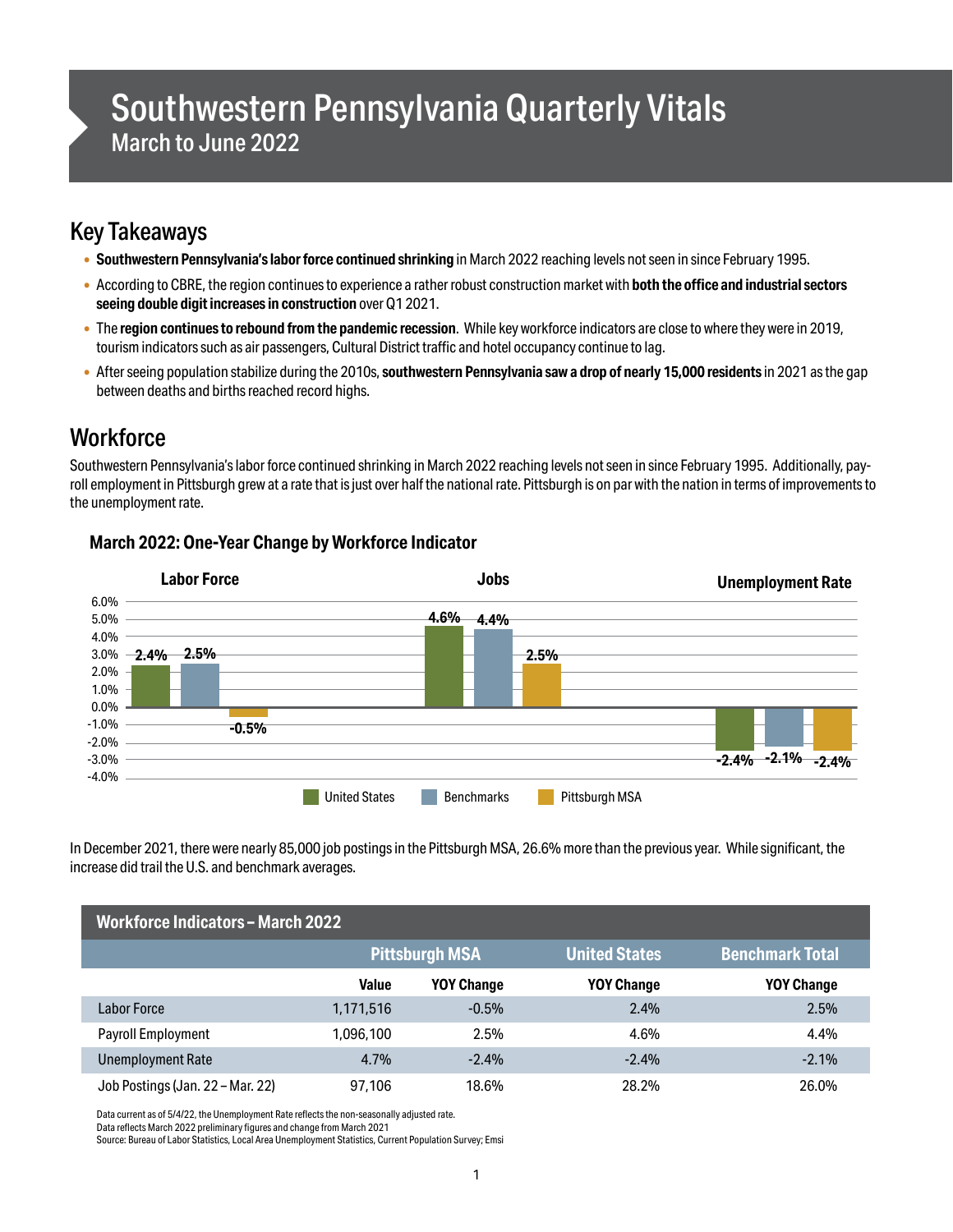

### Business Conditions

According to CBRE, the region continues to experience a rather robust construction market with both the office and industrial sectors seeing double digit increases in construction over 1Q 2021. But while the outlook for the industrial sector is bright, it's much more uncertain for the office sector.

The office sector is also continuing to experience declining metrics as the emerging hybrid/remote world takes hold. Rental rates continue to decline while vacancy rates increased slightly over 1Q 2021. Additionally, the first quarter of 2022 saw negative absorption (more square footage vacated than leased) for office square footage.

The industrial real estate sector has been the region's healthiest since 2020. Despite a slightly higher vacancy rate than 1Q 2021 and a drop off in absorption, average rental rate increased a robust 18.1%.

Air travel continues to rebound with the March 2022 passenger count reaching near total recovery. Over the course of the pandemic, cargo has been a bright spot at the airport with new global freight carriers adding PIT to their network and Amazon Air establishing a physical presence. By March 2022, year-to-date cargo has increased 12.1% over March 2021.

| <b>Business Indicators - Pittsburgh Metro</b> |                                     |              |                   |  |  |
|-----------------------------------------------|-------------------------------------|--------------|-------------------|--|--|
|                                               |                                     | <b>Value</b> | <b>YOY Change</b> |  |  |
| <b>Real Estate</b><br>(2022 Q1)               | Office rate (\$)                    | \$23.25      | $-2.8%$           |  |  |
|                                               | Office vacancy (%)                  | 16.7%        | 1.6 ppts          |  |  |
|                                               | Office absorption (SF)              | $-55.278$    | $-77.8%$          |  |  |
|                                               | Office construction (SF)            | 1,282,298    | 21.4%             |  |  |
|                                               | Industrial rate (\$)                | \$7.51       | 18.1%             |  |  |
|                                               | Industrial vacancy (%)              | 6.3%         | $-0.2$ ppts       |  |  |
|                                               | Industrial absorption (SF)          | 169.946      | $-55.2%$          |  |  |
| <b>Air Travel</b><br>(Mar 2022)               | <b>Industrial Construction (SF)</b> | 2,490,911    | 66.1%             |  |  |
|                                               | Passenger traffic (passengers)      | 336.745      | 83.4%             |  |  |
|                                               | YTD Cargo* traffic (lbs.)           | 16,798,751   | 12.1%             |  |  |

Data current as of 5/5/22 ppts = percentage points

\* Cargo is the sum total of mail and freight enplaned and deplaned at Pittsburgh International Airport

Source: CBRE, Pittsburgh International Airport

#### **Relevant Fact of the Quarter**

The annual Fortune 500 was released recently, and the region had nine companies on the Fortune 500 list, same as last year. Revenue at U.S. Steel doubled in 2021 resulting in the company reemerging as the largest publicly traded company in the region with \$20.2 billion in revenue (#172). UPMC and Highmark remain the largest Pittsburgh-based companies with 2021 revenue of \$24 billion and \$22 billion, respectively.

The region's other Fortune 500 companies include PNC (\$19.7 billion, #178), Wesco (\$18.2 billion, #200), Viatris (\$17.9 billion, #204), PPG Industries(\$16.8 billion, #218), Dick's Sporting Goods(\$12.3 billion, #307), Alcoa (\$12.2 billion, #312), Westinghouse Air Brake Technologies(\$7.8 billion, #439) and Arconic (\$7.5 billion, #452).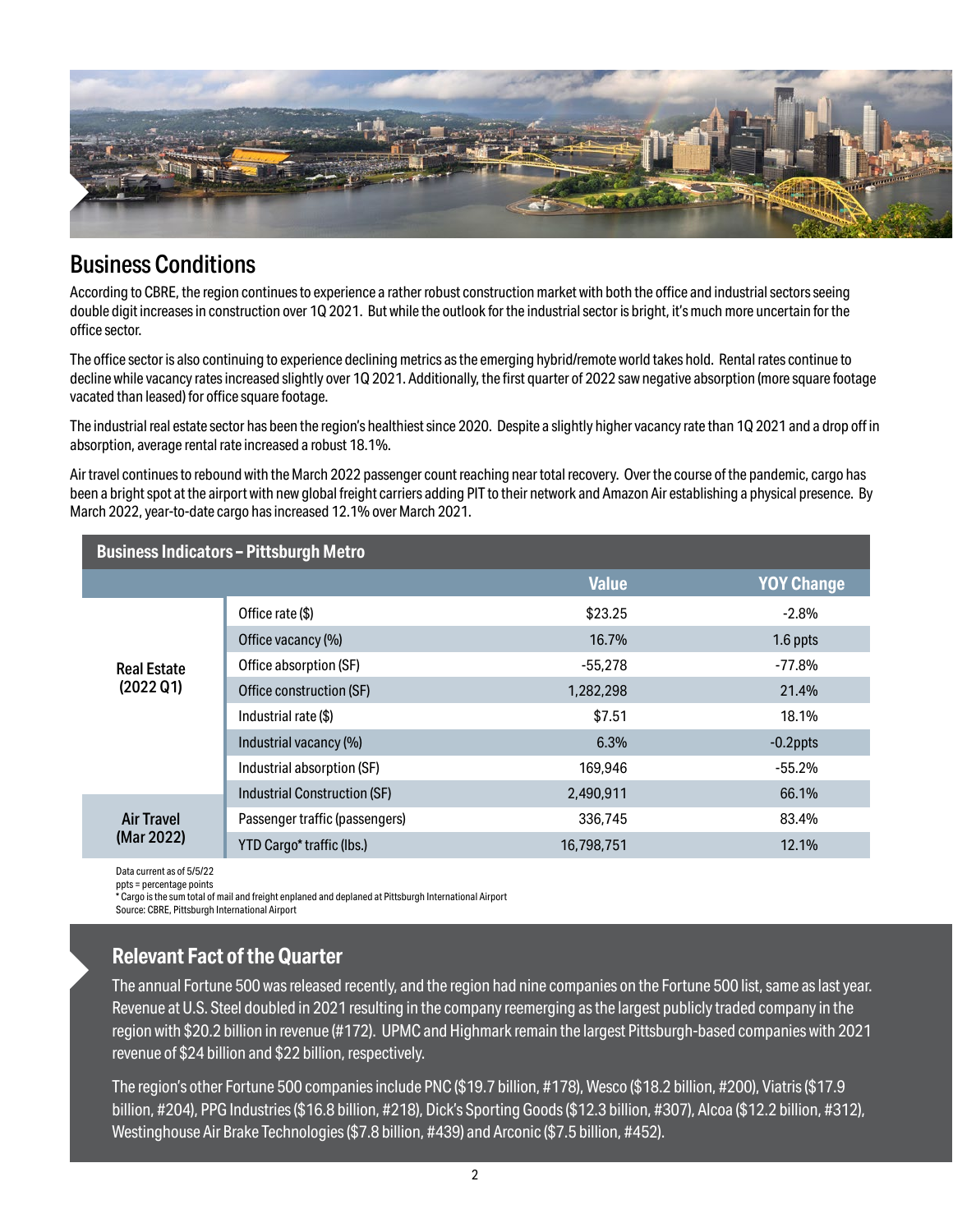#### **Regional Business Headline Highlights**

[Available jobs still outpacing job seekers in](https://triblive.com/local/regional/available-jobs-still-outpacing-job-seekers-in-pittsburgh-region/)  [Pittsburgh region](https://triblive.com/local/regional/available-jobs-still-outpacing-job-seekers-in-pittsburgh-region/) TribLive – May 7, 2022

[High-tech manufacturer expands presence at](https://triblive.com/local/westmoreland/high-tech-manufacturer-expands-presence-at-westmoreland-county-industrial-park/)  [Westmoreland County industrial park](https://triblive.com/local/westmoreland/high-tech-manufacturer-expands-presence-at-westmoreland-county-industrial-park/) TribLive – April 15, 2022

Pittsburgh tech is seeing the most tech job growth [in software and cybersecurity](https://technical.ly/software-development/pittsburgh-comptia-report-tech-jobs/) Technical.ly Media – April 5, 2022

[Pittsburgh company purchasing commerce park, opening](https://www.ncnewsonline.com/news/local_news/pittsburgh-company-purchasing-commerce-park-opening-new-aluminum-extrusion-plant/article_61dc30c0-b140-11ec-9d74-479880ac7839.html)  [new aluminum extrusion plant](https://www.ncnewsonline.com/news/local_news/pittsburgh-company-purchasing-commerce-park-opening-new-aluminum-extrusion-plant/article_61dc30c0-b140-11ec-9d74-479880ac7839.html) New Castle News– March 31, 2022

### COVID-19 Recovery

| <b>COVID-19 Recovery Indicators</b> |                                   |                   |                      |                  |  |
|-------------------------------------|-----------------------------------|-------------------|----------------------|------------------|--|
|                                     |                                   | <b>Pittsburgh</b> | <b>United States</b> | <b>Benchmark</b> |  |
| <b>Total Economy</b><br>(Mar 2022)  | <b>Labor Force Recovered</b>      | 96.2%             | 100.9%               | 101.2%           |  |
|                                     | Jobs Recovered                    | 92.8%             | 100.4%               | 100.2%           |  |
|                                     | Air Passengers Recovered          | 81.2%             | N/A                  | N/A              |  |
|                                     | <b>Monthly Visitors Downtown</b>  | 73.3%             | N/A                  | N/A              |  |
|                                     | <b>Locations Recovered</b>        | 75.0%             | 71.0%                | N/A              |  |
| <b>Small Business</b><br>(12/3/21)  | <b>Employees Recovered</b>        | 79.0%             | 79.0%                | N/A              |  |
|                                     | <b>Hours Recovered</b>            | 79.0%             | 81.0%                | N/A              |  |
|                                     | <b>Seated Diners Recovered</b>    | 115.0%            | 87.0%                | N/A              |  |
| <b>Tourism</b><br>(5/24/22)         | <b>Hotel Occupancy</b>            | 79.0%             | 90.0%                | N/A              |  |
|                                     | <b>Hotel RevPAR</b>               | 83.0%             | 96.0%                | N/A              |  |
|                                     | <b>Cultural District Visitors</b> | 76.4%             | N/A                  | N/A              |  |

Data current as of 5/24/22

Note: Labor Force recovered, and Jobs recovered is measured as a percentage of the relevant metric during the same period in 2019 prior to the onset of the pandemic.

Air Passengers and Monthly Visitors Downtown recovered measures the change from the same month in 2019. For Locations Recovered, Employees recovered, and Hours recovered, the metric is a percentage of the median for that day of the week for the period Jan 4, 2020 – Jan 31, 2020. For seated diners Recovered, the metric is a percentage of the value same day of the week in 2019. Hotel data are for Allegheny County only.

Source: Bureau of Labor Statistics, Local Area Unemployment Statistics, Current Population Survey; Pittsburgh International Airport; Homebase; Open Table, Visit Pittsburgh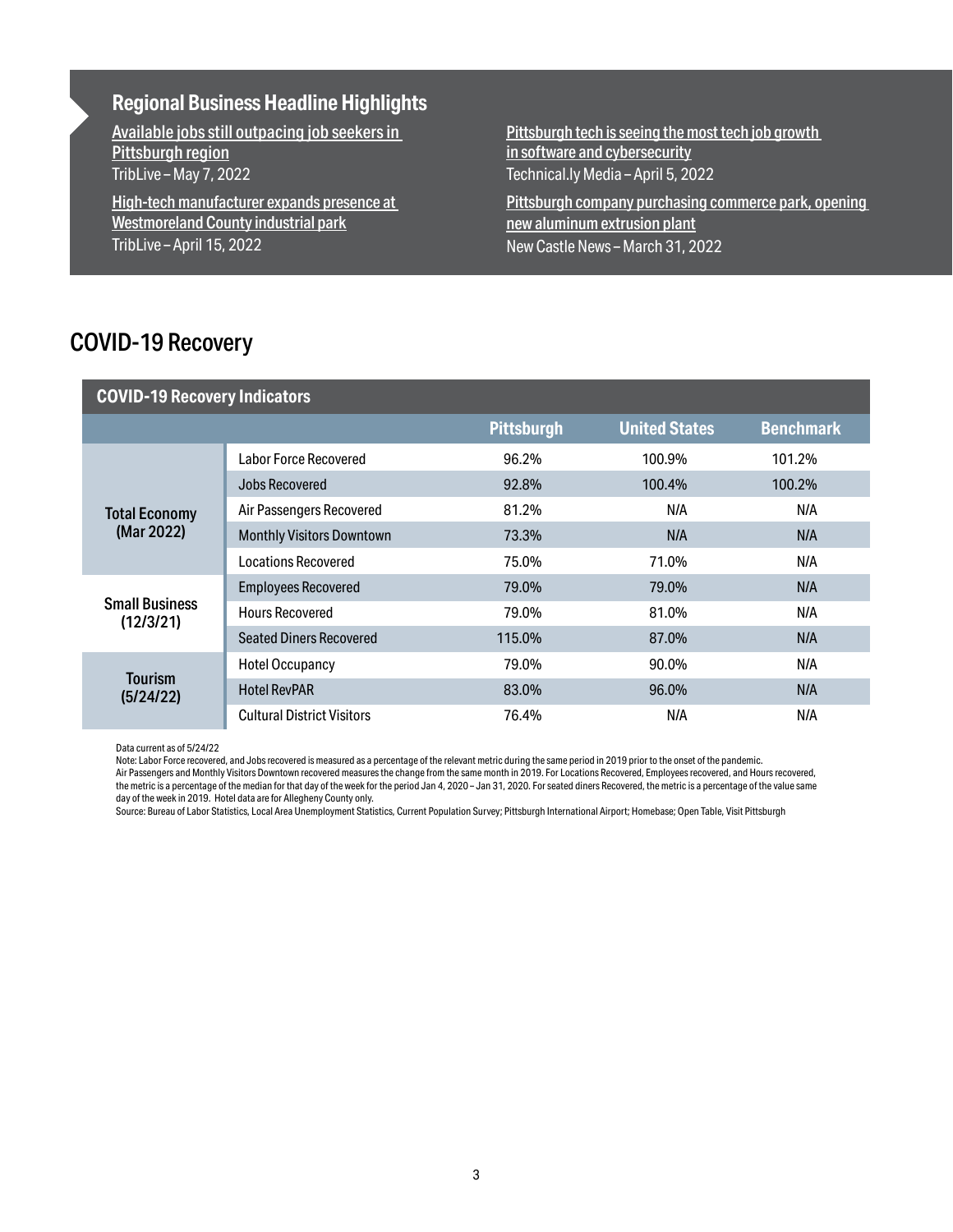The region continues to rebound from the pandemic recession. While key workforce indicators are close to where they were in 2019, tourism indicatorssuch as air passengers, Cultural District traffic and HotelOccupancy continue to lag. Whilemost industries are close to pre-pandemic employment levels, three industries continue to lag as seen in the chart below. Mining and Logging is struggling with larger market issues that predate the pandemic, while Leisure & Hospitality and Educational Services were disproportionately impacted by pandemic restrictions.





#### Quarterly Focus – Population Estimates

Each spring, the U.S. Census Bureau releases its annual population estimates. The population estimates program uses birth, death and migration records to update population trends from the most recent decennial census (2020). This year's estimates are particularly important as they represent the first set of population data since the COVID-19 pandemic began.

|               |           | 2020 to 2021 |               |  |
|---------------|-----------|--------------|---------------|--|
| <b>County</b> | 2021      | #            | $\frac{9}{6}$ |  |
| County        | 2021      | #            | $\frac{0}{0}$ |  |
| Allegheny     | 1,238,090 | $-10.627$    | $-0.9%$       |  |
| Armstrong     | 65.093    | $-352$       | $-0.5%$       |  |
| <b>Beaver</b> | 166.624   | $-1.108$     | $-0.7%$       |  |
| Butler        | 194.273   | 422          | 0.2%          |  |
| Fayette       | 126.931   | $-1.462$     | $-1.1%$       |  |
| Greene        | 35,369    | -444         | $-1.2%$       |  |
| Indiana       | 82,886    | $-230$       | $-0.3%$       |  |
| Lawrence      | 85.497    | -368         | $-0.4%$       |  |
| Washington    | 209,470   | 313          | 0.1%          |  |
| Westmoreland  | 353.057   | $-941$       | $-0.3%$       |  |
| <b>TOTAL</b>  | 2.557.290 | -14.797      | $-0.6%$       |  |

The impact of the pandemic was apparent in 2021 when the national population increased by just 0.1%, the slowest annual growth rate in U.S. history. In addition, the migration to non-metropolitan areas was evident as those areas grew at twice the rate of metropolitan regions (0.2% vs. 0.1%). International migration fell to less than half its 2019 levels. Deaths increased 21.1% over 2019, while births dropped by 5.5%. As a result, 73% (2,297) of U.S. counties experienced natural population decreases in 2021, up from 45.5% in 2019 and 55.5% in 2020.

After seeing population stabilize during the 2010s, Southwestern Pennsylvania saw a drop of nearly 15,000 residents in 2021. While the largest percentage decreases were experienced by Fayette and Greene Counties, the urban to rural migration was evident regionally as Allegheny County saw a 0.9% decrease while counties such as Indiana, Lawrence and Westmoreland saw smaller drops than they traditionally record.